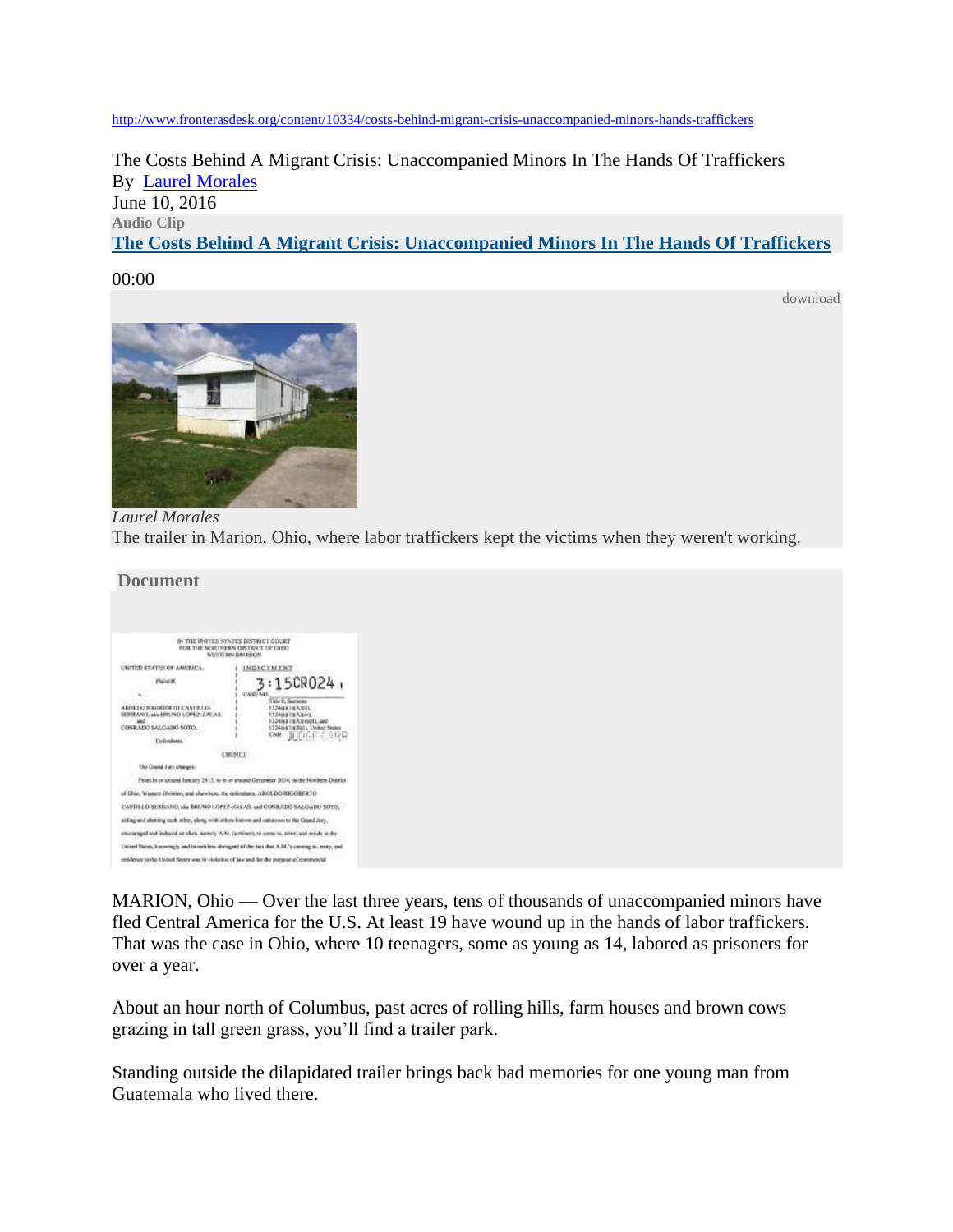"It was really poor conditions, a lot of roaches, holes everywhere," he said in Spanish. "It was just very bad." The teen, wearing a black baseball cap and Army T-shirt, points to a dilapidated white trailer at the end of a gravel road.

He didn't want to use his name because of the threats his captors made against him and his family. Although they are in prison, they have ties in Guatemala and the U.S.

He came to the U.S. with the promise of a good job and the chance to go to school when he was 17. What he got: 12 hours a day, six days a week of debeaking, vaccinating and cleaning up after chickens at an egg farm. He said he and the other teenagers earned \$500 a week, but the traffickers who lured them north kept all but \$60. The trafficker, Aroldo Castillo-Serrano of Guatemala, earned at least \$225,000 off of the kids' labor.

"I didn't think it was illegal," the now 19-year-old said. "I thought they were helping me because they spent the money to bring me here."

Castillo-Serrano told the teen he owed him \$15,000 for smuggling him into the U.S. The men held a deed to his family's farm as collateral.

When they first arrived in the U.S. the teenagers were picked up by the U.S. Border Patrol and put in federal custody. That's where Castillo-Serrano and his co-conspirators claimed them. They posed as friends of family. Federal officials at U.S. Health and Human Services handed the kids over to the trafficking gang.

At a January Homeland Security Department subcommittee hearing, Ohio Sen. Rob Portman took HHS to task.

"The horrible trafficking crime that occurred in Marion, Ohio could have likely been prevented if HHS had adopted common sense measures for screening sponsors and checking in on the wellbeing of at-risk children -- protections that are standard, by the way, standard in foster care systems run by all the states," Portman said.

Assistant Secretary for the Administration for Children and Families Mark Greenberg said the challenge was a program that increased over three years from 6,000 kids to nearly 60,000.

"There is no question we were facing a whole set of capacity issues," Greenberg said.

Since the fall of 2013 Central American families have sent at least 90,000 children to the U.S. A Senate investigation showed HHS placed at least 19 of those children into the hands of traffickers - and those are just the kids we know about.

"The system was ripe for this to happen due to the surge and the way that the government reacted to it, the way that they relaxed their standards," said Jessica Ramos, an attorney who works with unaccompanied minors in Ohio.